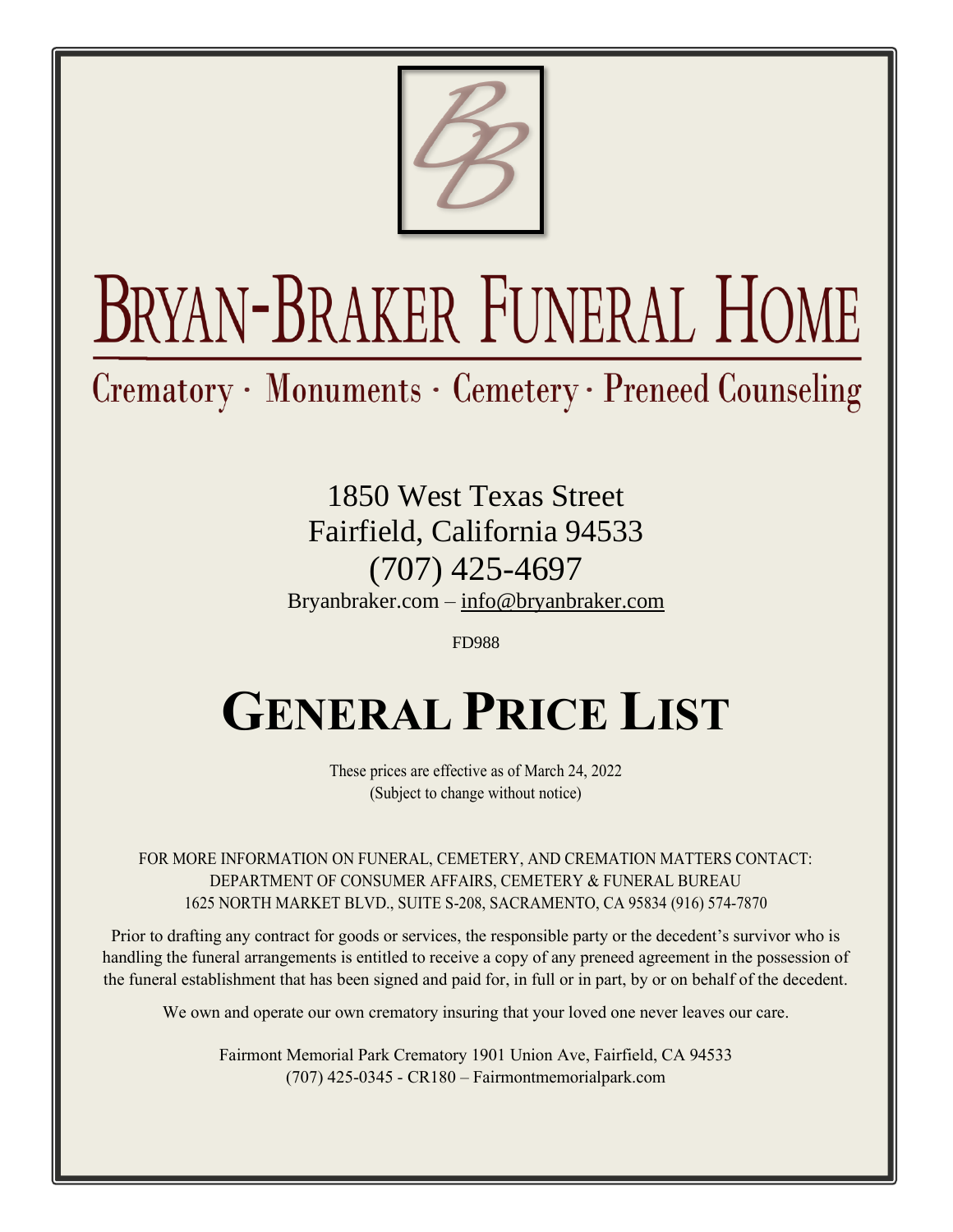# **Celebrating a Life Should be as Unique as the Individual**

*Bryan-Braker understands the value of personalization and the little details that make a service memorable and meaningful. We encourage you to bring in photographs and videos of times throughout your loved one's life; whether it's doing what they loved to do; hobbies, having fun with family and friends, traveling or just being themselves. Photos help us build a fuller picture of their life. We will create custom memorial folders and personalized video tributes which can feature their favorite music. Bryan-Braker is here to help you formulate a plan to best celebrate your loved one's life.* 

#### **Price Ranges:**

\_\_\_\_\_\_\_\_\_\_\_\_\_\_\_\_\_\_\_\_\_\_\_\_\_\_\_\_\_\_\_\_\_\_\_\_\_\_\_\_\_\_\_\_\_\_\_\_\_\_\_\_\_\_\_\_\_\_\_\_\_\_\_\_\_\_\_\_\_\_\_\_\_\_\_\_\_\_\_\_\_\_\_\_\_\_\_\_\_\_\_\_\_\_\_\_\_\_\_\_\_\_\_\_\_\_

A complete list will be provided by the funeral home.

|  | Urn Range\$25-2244 |  |
|--|--------------------|--|

# **Payment Terms:**

All accounts are to be paid in full at the conclusion of the arrangement conference. Any estimates made will be verified as soon as possible. Any charge exceeding the estimate, with your approval, is due before the service.

#### **Accepted Payments:**

Pre-Paid Funeral Trusts/Insurances, Cash, Verified Personal Local Check, Cashier's Check

**Credit Cards Accepted:** VISA, MasterCard, Debit Card, Discover, American Express

#### **Accepted Payment with Added Fees:**

Verified Non-Contestable Life Insurance Assignment (non-recourse fee)................................................. 4% of Assignment \_\_\_\_\_\_\_\_\_\_\_\_\_\_\_\_\_\_\_\_\_\_\_\_\_\_\_\_\_\_\_\_\_\_\_\_\_\_\_\_\_\_\_\_\_\_\_\_\_\_\_\_\_\_\_\_\_\_\_\_\_\_\_\_\_\_\_\_\_\_\_\_\_\_\_\_\_\_\_\_\_\_\_\_\_\_\_\_\_\_\_\_\_\_\_\_\_\_\_\_\_\_\_\_\_\_

*Thank you for allowing us to serve you at this most difficult time; we are honored by your trust and confidence.*

*For the past 70 years, the Bryan Family and the dedicated staff at Bryan-Braker have earned the reputation of providing exceptional personal service to all the families we are privileged to serve. Our dedicated, experienced and knowledgeable staff is one of our most valuable assets. Please let us know if our services have met your expectations and if we lived up to that reputation. Your comments will be appreciated.*

*Thank You,*

Craig E. Bryan

*President [cbryan@bryanbraker.com](mailto:cbryan@bryanbraker.com) Office: 707-425-4697 Fax: 707-425-7352*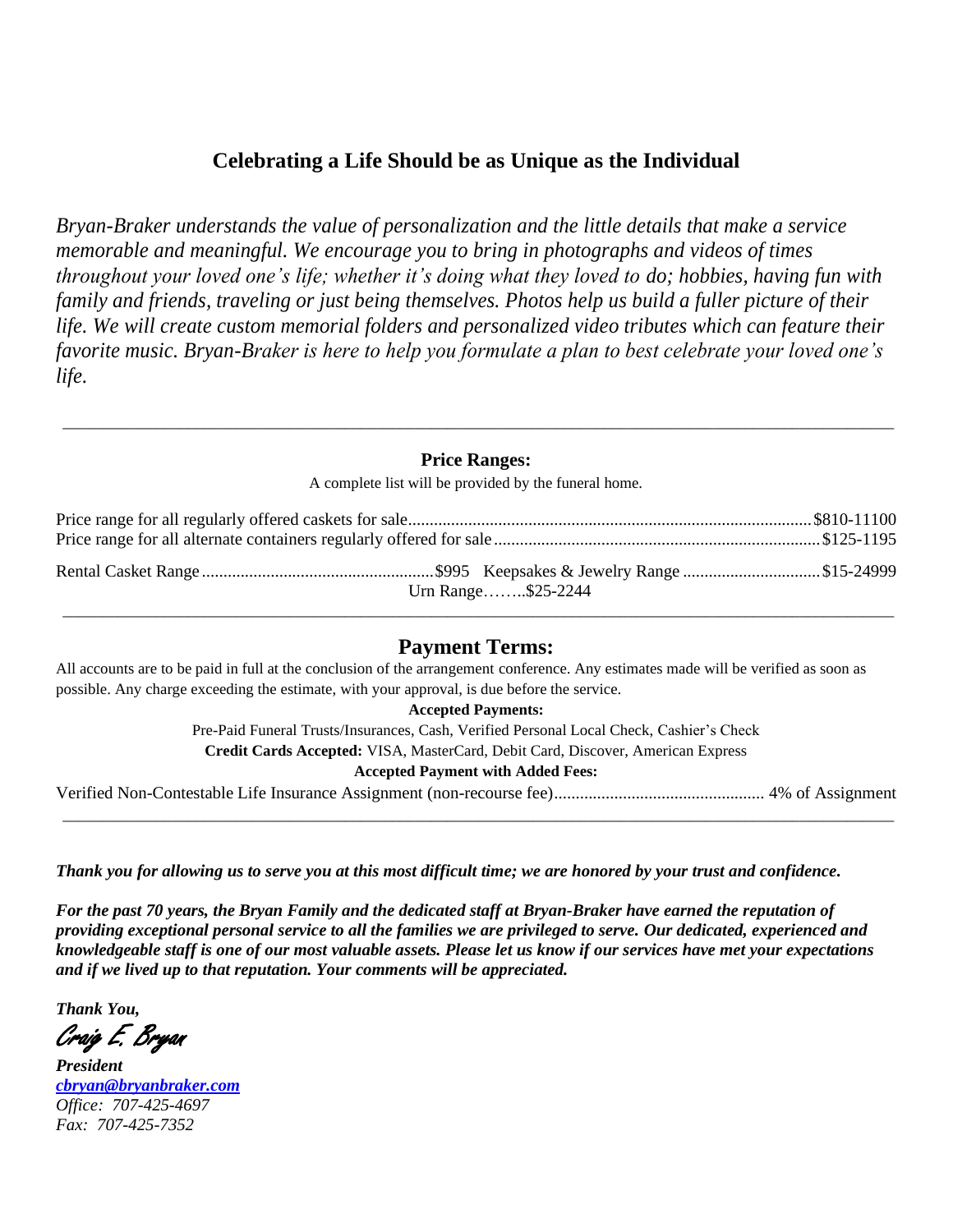#### **Professional Mortuary Services, Commodities and Facilities Available Individually**

The goods and services shown below are those we can provide to our customers. You may choose only the items you desire. However, any funeral arrangements you select will include a charge for our basic services and overhead. If legal or other requirements mean that you must buy any items you did not specifically ask for, we will explain the reason in writing on the statement we provide describing the funeral goods and services you selected.

#### **Cash Advances**

This list does not include prices for certain items that you may ask us to buy for you, such as certified copies of death certificates, cemetery services, clergy honorariums and newspaper notices. The prices for those items will be shown on your invoice/ Contract of Goods and Services under the heading "Cash Advances". Most arrangements involve charges for funeral services, cemetery or crematory services and some cash advances. As a convenience and with your permission, Bryan-Braker will accept the outside charges for those expenses and ensure the funds are delivered to those outside entities. We believe that it is a convenience to the families to have one bill to pay rather than many.

**Basic Services & Facilities**............................................................................................................................................................... **\$1285** This charge includes consultation with the family or responsible party; 24-hour availability, required professional licenses, insurances, facilities; coordinating service plans with cemetery, crematory, clergy, and/or other parties involved in the final disposition of the deceased; preparation of the death certificate, and the care and custody/sheltering of the deceased. This fee for our basic services and overhead will be added to the total cost of the funeral arrangements you select. *(This fee is already included in our charges for direct cremations, immediate burials and forwarding or receiving remains.)*

| Embalming is not required by law. Embalming may be necessary however, if you select certain funeral arrangements, such as a funeral                |  |
|----------------------------------------------------------------------------------------------------------------------------------------------------|--|
| with a viewing. If you do not want embalming, you usually have the right to choose an arrangement that does not require you to pay for             |  |
| it such as direct cremation or immediate burial.                                                                                                   |  |
|                                                                                                                                                    |  |
|                                                                                                                                                    |  |
|                                                                                                                                                    |  |
| <b>Care and Preparation</b> - includes staff and use of preparation room for dressing, any cosmetics, hair styling and casketing of deceased \$325 |  |
|                                                                                                                                                    |  |
|                                                                                                                                                    |  |

| <b>Services &amp; Visitation Options:</b> We request embalming for all public visitations.                                                                                                                                                                                                                          |  |
|---------------------------------------------------------------------------------------------------------------------------------------------------------------------------------------------------------------------------------------------------------------------------------------------------------------------|--|
| $\frac{1}{2}$ $\frac{1}{2}$ $\frac{1}{2}$ $\frac{1}{2}$ $\frac{1}{2}$ $\frac{1}{2}$ $\frac{1}{2}$ $\frac{1}{2}$ $\frac{1}{2}$ $\frac{1}{2}$ $\frac{1}{2}$ $\frac{1}{2}$ $\frac{1}{2}$ $\frac{1}{2}$ $\frac{1}{2}$ $\frac{1}{2}$ $\frac{1}{2}$ $\frac{1}{2}$ $\frac{1}{2}$ $\frac{1}{2}$ $\frac{1}{2}$ $\frac{1}{2}$ |  |
|                                                                                                                                                                                                                                                                                                                     |  |
|                                                                                                                                                                                                                                                                                                                     |  |
|                                                                                                                                                                                                                                                                                                                     |  |
|                                                                                                                                                                                                                                                                                                                     |  |
|                                                                                                                                                                                                                                                                                                                     |  |
|                                                                                                                                                                                                                                                                                                                     |  |
|                                                                                                                                                                                                                                                                                                                     |  |

| Transport Remains to Airport - Sacramento, San Francisco or Oakland Airports are within the 50-mile radius\$415 |
|-----------------------------------------------------------------------------------------------------------------|
|                                                                                                                 |

#### **Other Professional Service Fees:**

#### **Disinterment of casketed remains from a Crypt or Grave**..............................................................................................**\$1030 - \$2965**

This service includes our basic service fee and a licensed funeral director to devise a plan and to prepare for the unknown, the supervision of his staff and cemetery staff to execute a dignified transfer of remains from a prior resting place to a new location with minimum disturbance of the remains and sheltering the process, as much as possible, from the public view. *This fee does not include the cemetery charges, State and County fees, any merchandise required such as a replacement casket, and any disposal fees or sales tax.* A non-refundable deposit of \$350 is required upon request for services and will be subtracted from total fees if quoted proposal is accepted. **A quoted price will be presented for your review and approval prior to any scheduling of work. Disinterment of a Niche** ..................................................................................................................................................................... **\$275**

|--|--|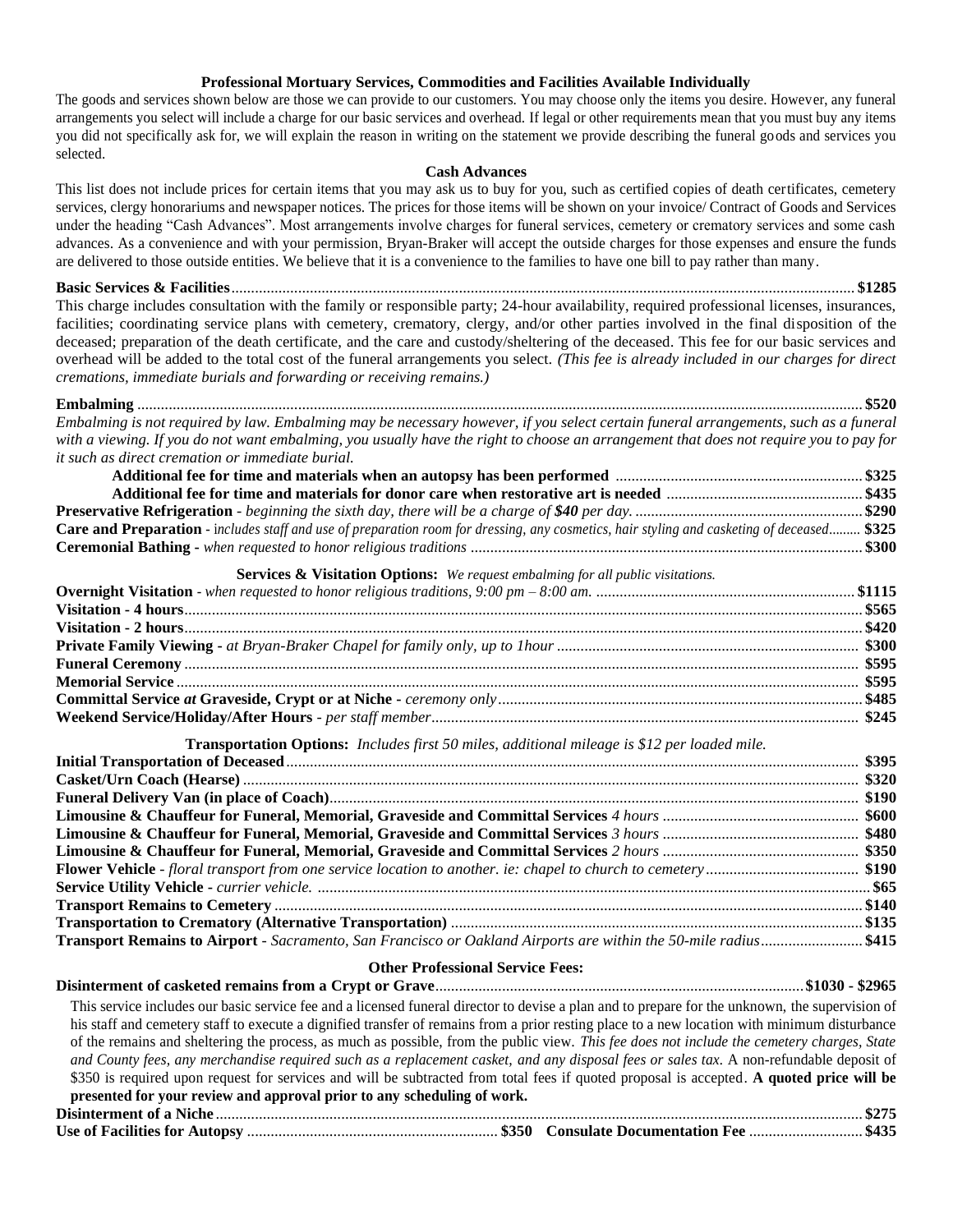#### **Burial Service Options:**

**Traditional Burial Service**........................................................................................................................................... **\$5635** Includes an evening visitation (up to 4 hours) followed the next day by a funeral service in one of our chapels or other location, followed by a procession to the cemetery for a committal service. One family limousine (9 passengers) is furnished to pick you up at your home and bring you to the service, the cemetery, and then return you to your home or to the reception. *This service also includes our basic service fee, initial transportation of the deceased to the funeral home, refrigeration, embalming, dressing and casketing, staff and assistants to greet guests and direct services, funeral coach, and flower vehicle.*

**Limited Burial Service**................................................................................................................................................. **\$5240** Includes a viewing or visitation (up to 2 hours) followed by the funeral service in one of our chapels followed by a procession to the cemetery for a committal service and one family limousine (9 passengers) for your transportation from the service to the cemetery, and then return you to the funeral home*. This service also includes our basic service fee, initial transportation of the deceased to the funeral home, refrigeration, embalming, dressing and casketing, staff and assistants to greet guests and direct services, funeral coach, and flower vehicle.*

**Graveside Service with Visitation or Final Viewing** ................................................................................................. **\$4295** Includes an opportunity for viewing the deceased before the graveside service. The viewing in one of our chapels could be just for the family or could be planned to also include friends (up 2 hours). The viewing could be scheduled the same day as the graveside service but does not include a procession to the cemetery. *This service also includes our basic service fee, initial transportation of the deceased to the funeral home, refrigeration, embalming, dressing and casketing, staff and any assistants to greet guests and direct graveside, funeral coach, and flower vehicle.* 

**Graveside Service** (without Visitation or Viewing) ..................................................................................................... **\$3165** Includes funeral director and staff and any necessary equipment for the set up at the graveside or committal building for ceremony. *This service also includes our basic service fee, initial transportation of the deceased to the funeral home, refrigeration, dressing and casketing, staff and assistants to greet guests and direct services, funeral coach. Add chauffeured limousine for family (up to 9 passengers for 2 hours)............................................. additional \$350*

**Committal Service at Sacramento Valley National Cemetery**................................................................................. **\$3240** Includes funeral director and staff for ceremony at the Sacramento Valley National Cemetery. We include all coordination with the National Cemetery and establishing the veteran's or dependent's eligibility for burial and securing all entitled military honors. Also, includes our funeral coach with the insignia of the branch of service on each front door and the choice of either a Veteran's Flag Case (in finishes: Cherry or Oak) *or* 100 custom memorial folders. *This service also includes our basic service fee, initial transportation of the deceased to the funeral home, refrigeration and the dressing and casketing.*

*Add chauffeured limousine for family (up to 9 passengers for 2 hours)............................................. additional \$350*

**Immediate Burial** (without ceremony or viewing) ....................................................................................................... **\$2550** The burial will be scheduled at the convenience of the funeral home instead of a requested day and time. *The service includes our basic service fee, initial transportation of the deceased to the funeral home, refrigeration, dressing and casketing, transportation of deceased to cemetery.*

Immediate burial with container provided by family ...................................................................................................... \*\*\* \$2550 Immediate burial with minimum casket (Dawson…cardboard/cloth covered tabor blue, blue crepe interior)................ \*\*\* \$3360 Immediate burial with any casket selected would be this fee PLUS merchandise........................................................... \*\*\* \$2550 \*\*\* PLUS sales tax, cemetery charges, state and county fees.

**Receiving Remains from another Funeral Home**....................................................................................................... **\$2505** This service includes our basic service fee, transportation (up to 50 miles) from SFO, SMF or OAK of the deceased to the funeral home, refrigeration, dressing and casketing, coordination with the cemetery and transportation of deceased to cemetery. If no other services are requested, the burial will be scheduled at the convenience of the funeral home instead of a requested day and time. *This service does not include cemetery charges, state or county fees, merchandise such as a casket or outer burial container or sales tax.*

**Forwarding of Remains to another Funeral Home**.................................................................................................... **\$2940** This service includes our basic service fee, initial transportation (up to 50 miles) of the deceased to the funeral home, initial refrigeration, embalming, dressing and casketing and the transportation (up to 50 miles) of remains to airport (SFO, SMF or OAK) or receiving funeral home. *This service* d*oes not include visitation/viewing or ceremony, airline charges, State or County fees, any merchandise such as a casket or air tray, sales tax or the receiving funeral home charges.*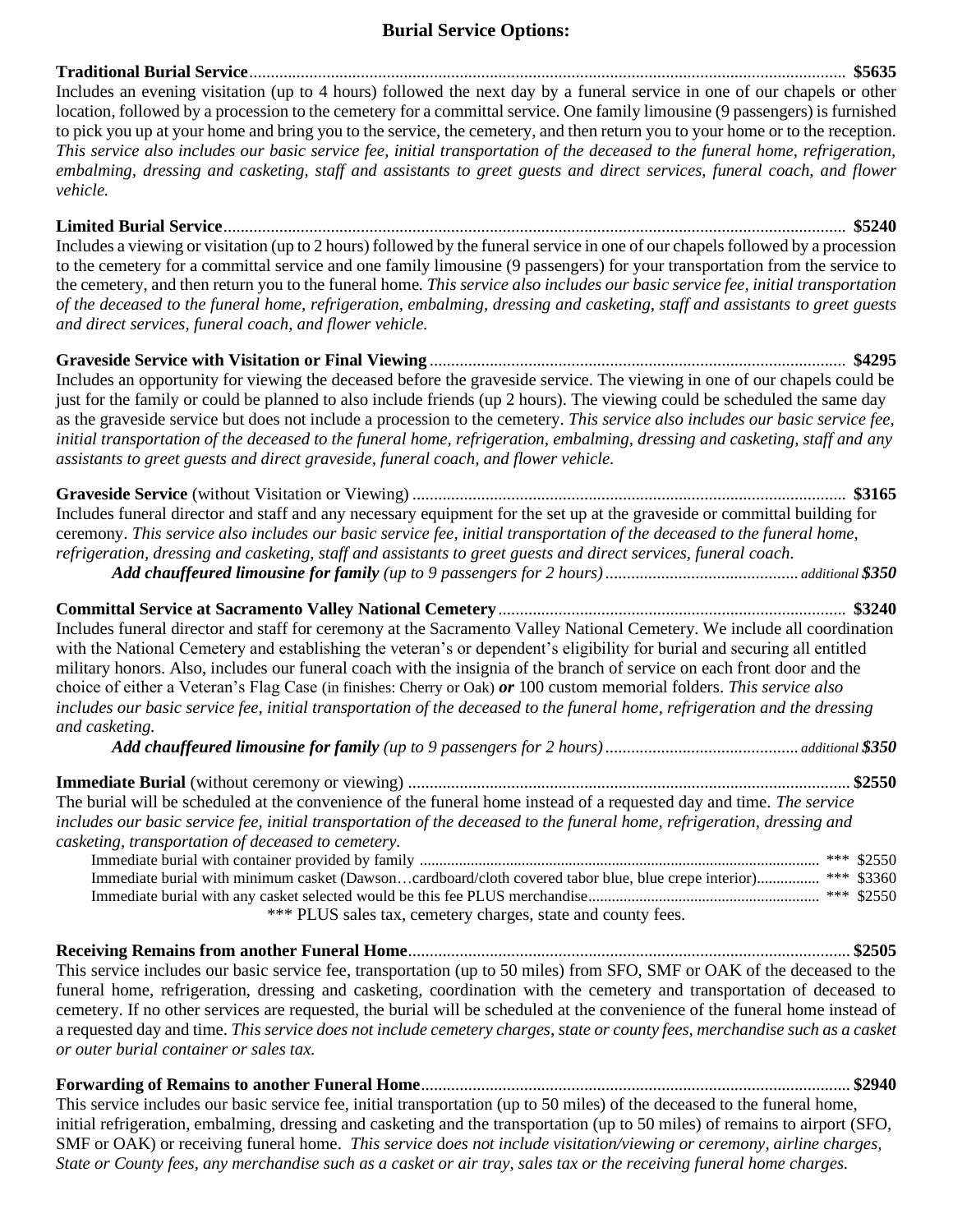#### **Cremation Service Options:**

All cremation services offered are provided by our staff under our direct supervision.

If a third party will be engaged to provide any services requested, we will notify you in writing.

**Traditional Cremation (2 Day Event)** ...................................................................................................................................... **\$5560** Includes an evening visitation (up to 4 hours) followed the next day by a funeral service in one of our chapels or at church or other location. One family limousine (9 passengers for up to 3 hours) is furnished to pick you up at your home and bring you to the service, and then return you to your home or to the reception. The service concludes at the funeral ceremony location. *This service also includes our basic service fee; initial transportation of the deceased to the funeral home, refrigeration, embalming, dressing and casketing, staff and assistants to greet guests and direct services, funeral coach, flower vehicle, staff transportation to crematory (no procession), and cremation fee.* 

#### **Limited Cremation (1 Day Event)**............................................................................................................................................. **\$5195**

Includes a viewing or visitation (up to 2 hours) followed by the funeral service in one of our chapels. One family limousine (9 passengers for 4 hours) is furnished to pick you up at your home and bring you to the service, and then return you to your home or to the reception. *This service also includes our basic service fee; initial transportation of the deceased to the funeral home, refrigeration, embalming, dressing and casketing, staff and any assistants to greet guests and direct services, flower vehicle, staff transportation to crematory (no procession), and the cremation fee.* 

#### **Cremation with Memorial Service**............................................................................................................................................ **\$3160**

Let us help you create a meaningful and memorable service, a service that will celebrate the life, tell the story of who they were, what they liked and how they touched the lives of their friends, family and coworkers. With your help, we will arrange speakers to recall some of their best memories and experiences. For an additional fee, we can create slideshows and video tribute that will touch those in attendance and help make the service memorable. We can help you write the obituary, design custom memorial programs We include the services of funeral director and staff to direct a memorial service at one of our chapels, church or other location. This service will begin and end at the same location. *This service includes our basic service fee; initial transportation of the deceased to the funeral home, refrigeration, staff and assistants to greet guests and direct services, staff transportation to crematory (no procession), and cremation fee.* 

**Cremation Committal Service at Sacramento Valley National Cemetery** ....................................................................... **\$3295** Includes funeral director and staff and any necessary equipment for the set up at the graveside or committal building for ceremony. Also includes our funeral coach with the insignia of the branch of service on each front door and the choice of either a Veteran's Flag Case (in finishes: Cherry or Oak) *or* 100 custom memorial folders. *This service also includes our basic service fee; initial transportation of the deceased to the funeral home, refrigeration, staff and any assistants to greet guests and direct services, funeral coach, flower vehicle, package, staff transportation to crematory (no procession), and the cremation fee.*

**Direct Cremation**.......................................................................................................................................................................... **\$2565** The most affordable cremation service option (no viewing or services), this service includes our basic service fee; initial transportation of the deceased to the funeral home, refrigeration, staff transportation to crematory (no procession), and cremation fee. **If you want to arrange for direct cremation, you can use an alternative container. Alternative containers encase the body and can be made of materials such as fiberboard or composition materials (with or without an outside covering).** The containers we provide are listed at the bottom of the Casket Price List and range from \$125 - \$2600.

# **Scattering Options:**

**Sea Scattering by Boat, Off the Coast of Marin County** non-witnessed, includes a signed and witnessed certificate of scattering. ......... **\$ 325**



### **Premium Sea Scattering – Memorial at Sea:**

*The following scattering options are provided by independent third parties that we can engage for you only for your convenience of having one bill to pay rather than many.* **Private Boat Charter** (up to 23 passengers aboard a Power Boat)...... **\$ 1400** *Weekends (weekend dates additional \$265)…\$ 1650*

# **Scattering By Air**

**Scattering by Air** non-witnessed, (Wentzel Flying Service is an independent contractor)……………...**\$ 705**

**& up**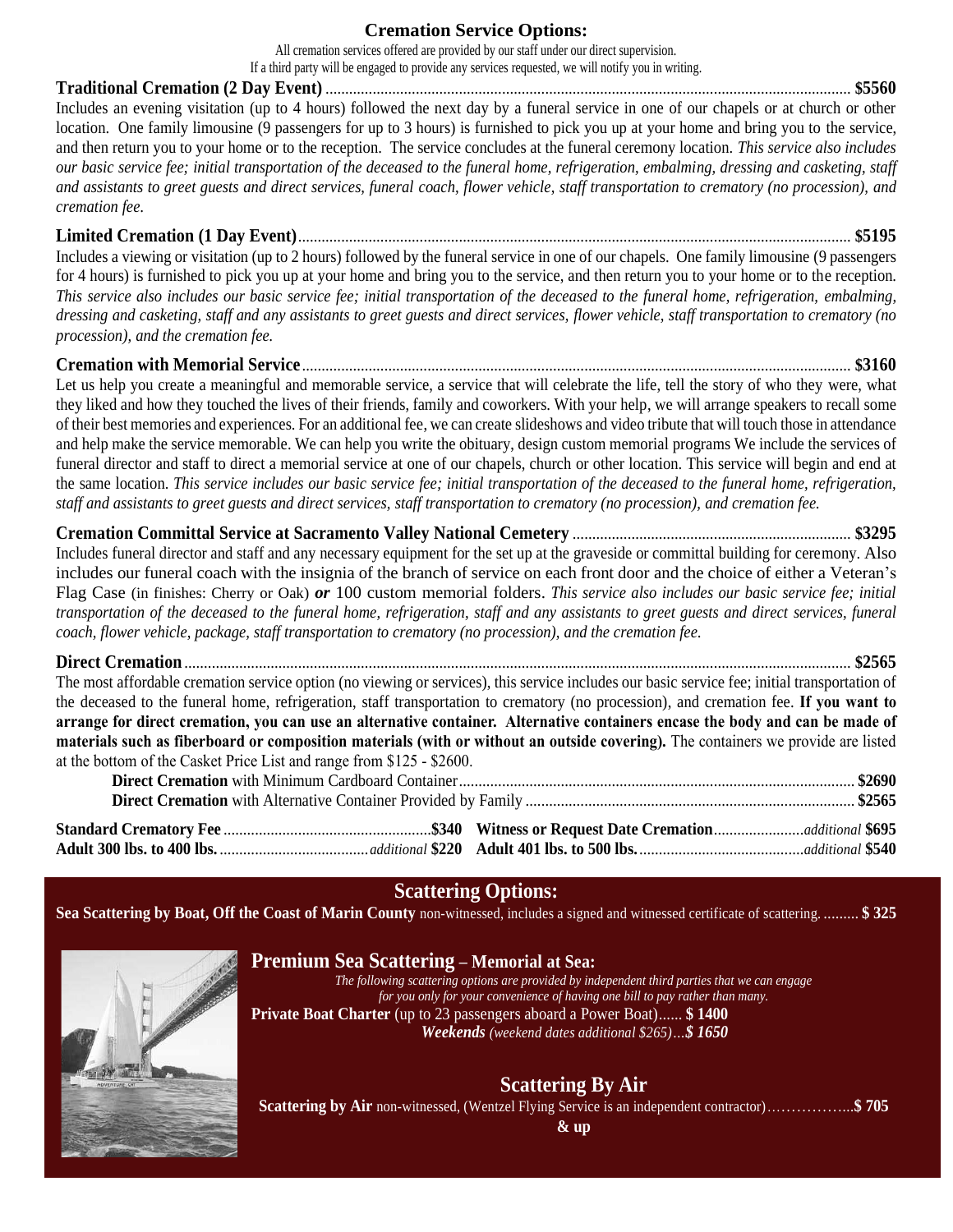# **Personalization Options**

Please ask your Funeral Director to explain any options of interest to you, we encourage your questions.

#### *Suggestions for Family Participation*

| Participating in the service is more meaningful than simply attending. |                              |
|------------------------------------------------------------------------|------------------------------|
|                                                                        |                              |
|                                                                        | 12 Doves \$35024 Doves \$550 |
|                                                                        |                              |
|                                                                        |                              |

#### **Special Items to Bring**

Pictures, picture boards, albums, favorite candy to pass out, Favorite hobby items (sports gear, awards, crafts, etc.).

#### *Music*

*Family and friends playing instruments and singing or having recorded favorite songs played during the visitation hours or at the service.* 

#### *Memorable Transportation*

| <b>Horse Drawn Vintage Hearse</b> (add escort Limo for procession) \$1550 |  |
|---------------------------------------------------------------------------|--|
|                                                                           |  |

#### *Sharing Treasured Photos*

**Video Tribute** *(up to 25 photos, includes 1 Thumb Drive) Your Choice of Theme and Music* ..........................................\$195

**Slide Show** *(Up to 100 photos, includes 1 Thumb Drive* ........\$155 *(Video Tribute & Slide Show additional photos: \$5 per photo) (Additional Thumb Drive for Video Tribute & Slideshow \$30)*

**Use of Audio/Visual Equipment**...........................................\$205

#### *Full Color Custom Printing*

*Includes free consultation on design and layout.* **Custom Photo Service Folders/Obituary** (per 25) .........\$40 & up **Custom Photo Multi-Page Folders/Obituary** (per 25)......\$80 & up

#### *Pre-Printed Stationery*

| Pre-printed Memorial Folders (per 25)\$10 - \$35              |  |
|---------------------------------------------------------------|--|
| <b>Add a Photo to Memorial Folders</b> (at any quantity) \$70 |  |
| <b>Acknowledgement Cards</b> (per 25) \$10 - \$75             |  |
|                                                               |  |



Our hosted receptions include:

- Attendant to greet you & your guests & take care of your needs
- Soft drinks, iced tea, water & coffee, and paper goods & plastic cutlery
- Set up and clean up included

|--|--|--|--|--|--|

*Family may provide their own food. or Request a list of recommended caterers.*

#### *Merchandise*

| <b>Mementos &amp; Memorial Keepsake Jewelry \$15 - \$24999</b> |  |
|----------------------------------------------------------------|--|
|                                                                |  |
|                                                                |  |
|                                                                |  |
|                                                                |  |
|                                                                |  |
|                                                                |  |
|                                                                |  |
|                                                                |  |

#### *Additional Options*

| Domestic Shipping of Urn by US Postal \$140 and up |  |
|----------------------------------------------------|--|
| International Shipping of Urn \$250 and up         |  |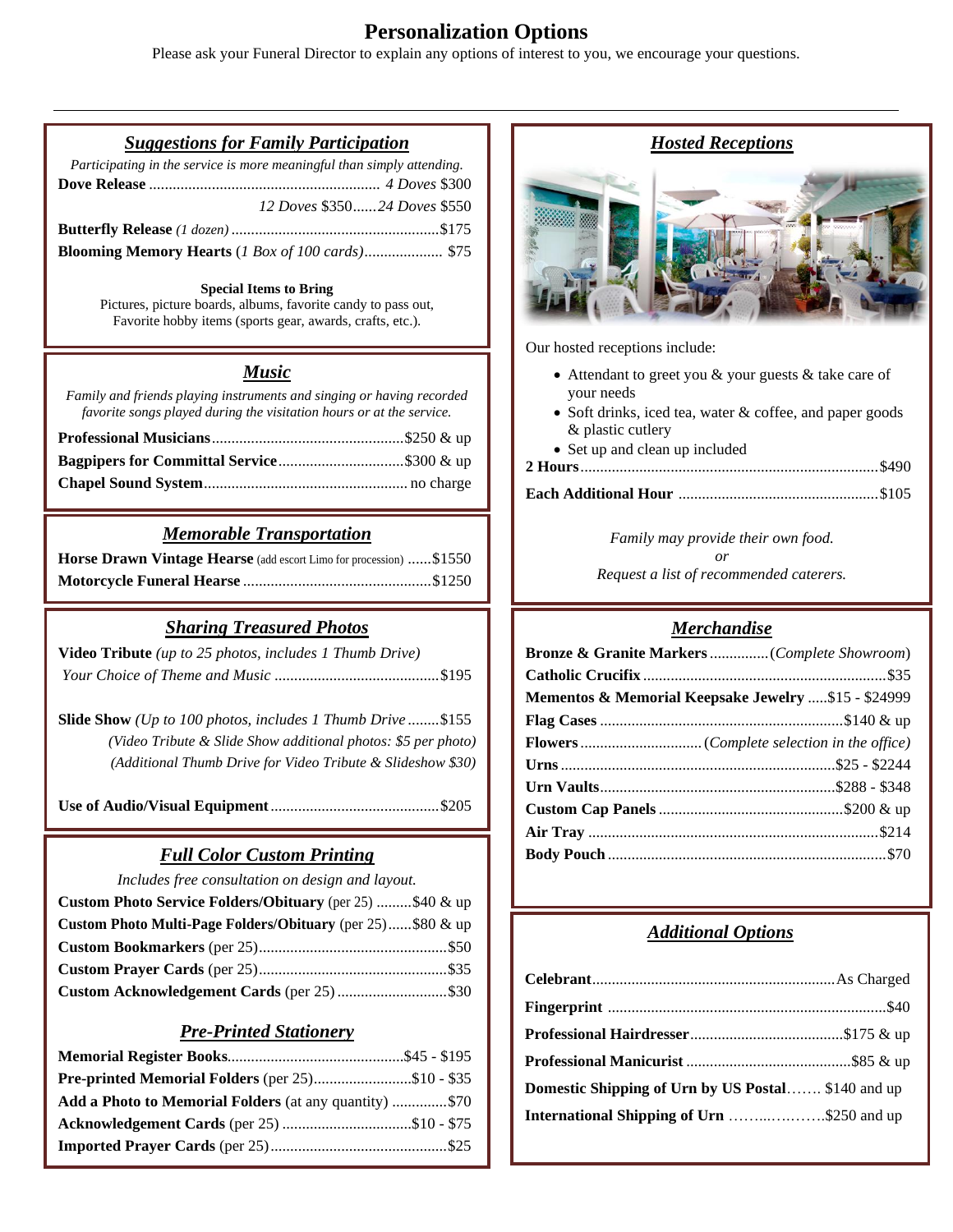#### **CASKET PRICE LIST**

#### **Bryan-Braker Funeral Home 1850 W. Texas Street, Fairfield, CA 94533 - (707) 425-4697 - FD988 THESE PRICES ARE EFFECTIVE: March 24, 2022**

#### **DISCLAIMER: THERE IS NO EVIDENCE THAT ANY CASKET REPRESENTED AS HAVING**

**PROTECTIVE FEATURES, WHICH MAY INCLUDE A GASKET, WILL PRESERVE HUMAN REMAINS.** 

Price range for all regularly offered caskets for sale: \$810 - \$11100 · Price range for all alternate containers regularly offered for sale: \$125 - \$1195

#### **Metal Caskets:**

| <b>Wood Caskets:</b> |  |
|----------------------|--|
|                      |  |
|                      |  |
|                      |  |
|                      |  |
|                      |  |
|                      |  |
|                      |  |
|                      |  |
|                      |  |
|                      |  |
|                      |  |
|                      |  |
|                      |  |
|                      |  |

#### **Cremation Caskets and Alternative Containers:**

| LachlanChaise Bed Viewer, Solid Wood, Canyon Brown FinishRosetone Crepe\$195 |  |
|------------------------------------------------------------------------------|--|
|                                                                              |  |